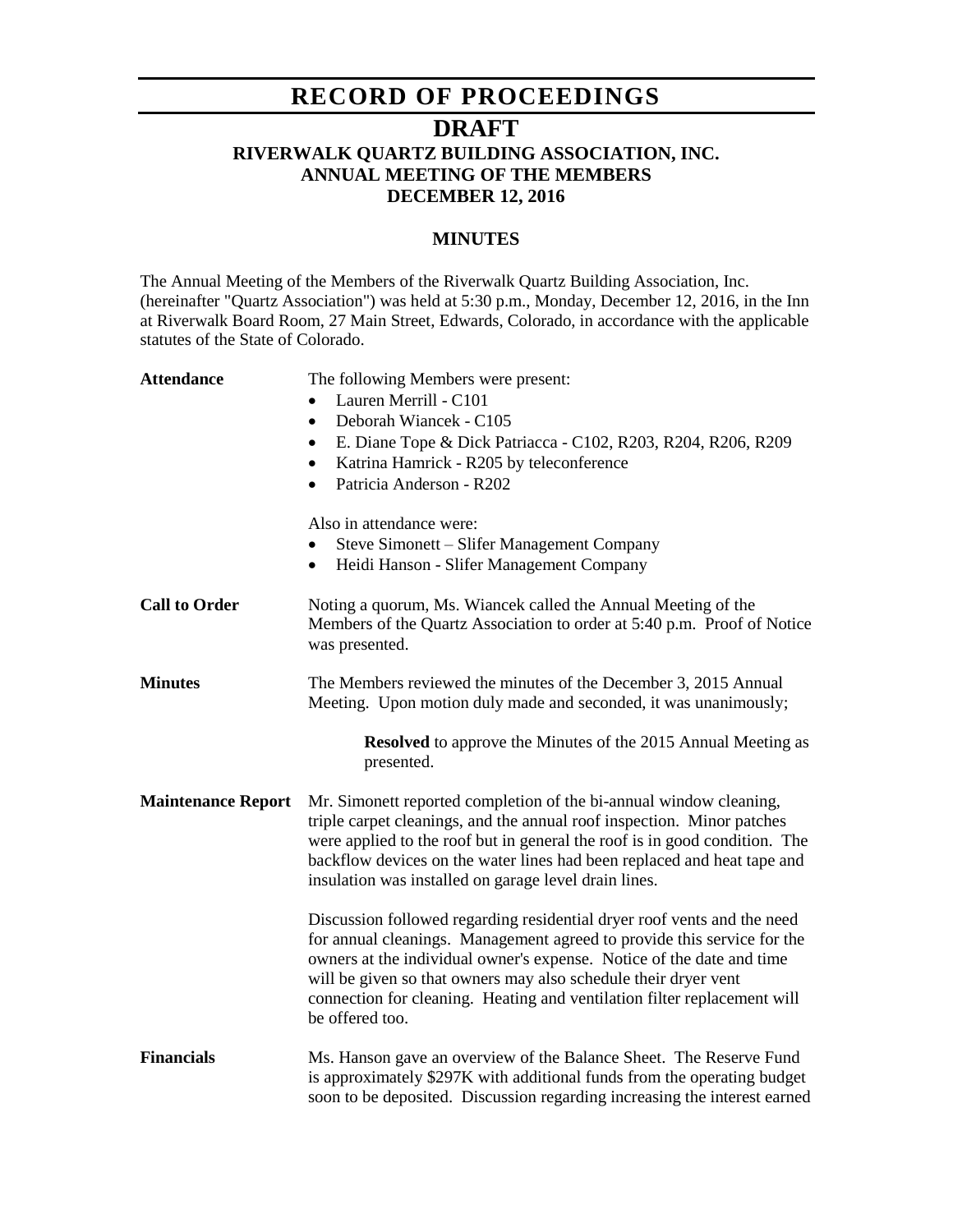# **R E C O R D O F P R O C E E D I N G S**

## **Riverwalk Quartz Building Association December 12, 2016 Annual Meeting Minutes**

|                            | on the Reserve Funds followed. Management was asked to look into<br>CDs, Money Markets, and other possibilities and report back to the<br>Board. Management reported the upcoming sale of Unit R207 whose<br>owner is severely delinquent with her dues. The Association has a lien<br>on the unit and the past due amount is due to be paid off at closing,<br>which is days away. After a discussion of various P&L line items and<br>the anticipated end of year Excess Income and upon a motion duly made<br>and seconded, it was unanimously; |
|----------------------------|----------------------------------------------------------------------------------------------------------------------------------------------------------------------------------------------------------------------------------------------------------------------------------------------------------------------------------------------------------------------------------------------------------------------------------------------------------------------------------------------------------------------------------------------------|
|                            | <b>Resolved</b> to approve the transfer of any excess Income from the<br>2016 Budget to the Reserve Fund.                                                                                                                                                                                                                                                                                                                                                                                                                                          |
| 2017 Budget                | The 2017 Proposed Budget was presented. The Executive Board had<br>approved the budget with no increase in assessments. Upon a motion<br>duly made and seconded, it was unanimously;                                                                                                                                                                                                                                                                                                                                                               |
|                            | <b>Resolved</b> to approve the 2017 Budget.                                                                                                                                                                                                                                                                                                                                                                                                                                                                                                        |
| <b>Board Election</b>      | As of this meeting, Director Bristol's term is ended. Ms. Merrill was<br>nominated to serve and there being no other nominations, upon a motion<br>duly made and seconded, by acclamation it was;                                                                                                                                                                                                                                                                                                                                                  |
|                            | <b>Resolved</b> to elect Ms. Merrill to the Executive Board.                                                                                                                                                                                                                                                                                                                                                                                                                                                                                       |
|                            | The following are the Members of the Executive Board:<br>Deborah Wiancek – Commercial Member, term to expire 2017<br>Katrina Hamrick - Residential Member, term expiring 2018<br>Ms. Merrill - At-Large Member, expiring 2019                                                                                                                                                                                                                                                                                                                      |
| <b>Unfinished Business</b> | The Board had commissioned a Reserve Study and it has been<br>completed. Management has presented the Study to the Board for review<br>and upon completion of their review; copies will be made available to all<br>owners. The Association's reserve funds appear to be nearly at the level<br>of full funding of the Study's recommendations.                                                                                                                                                                                                    |
|                            | Management noted that replacement of the carpet was in the Study as a<br>2018 expense.                                                                                                                                                                                                                                                                                                                                                                                                                                                             |
| <b>New Business</b>        | The Members agreed that replacing the aging luggage carts was a good<br>idea and asked Management to do so. Also, new owners are asked to<br>provide Management with 2 keys to their unit, one going to the Fire<br>Dept. and the other to Management for its emergency responses.                                                                                                                                                                                                                                                                 |